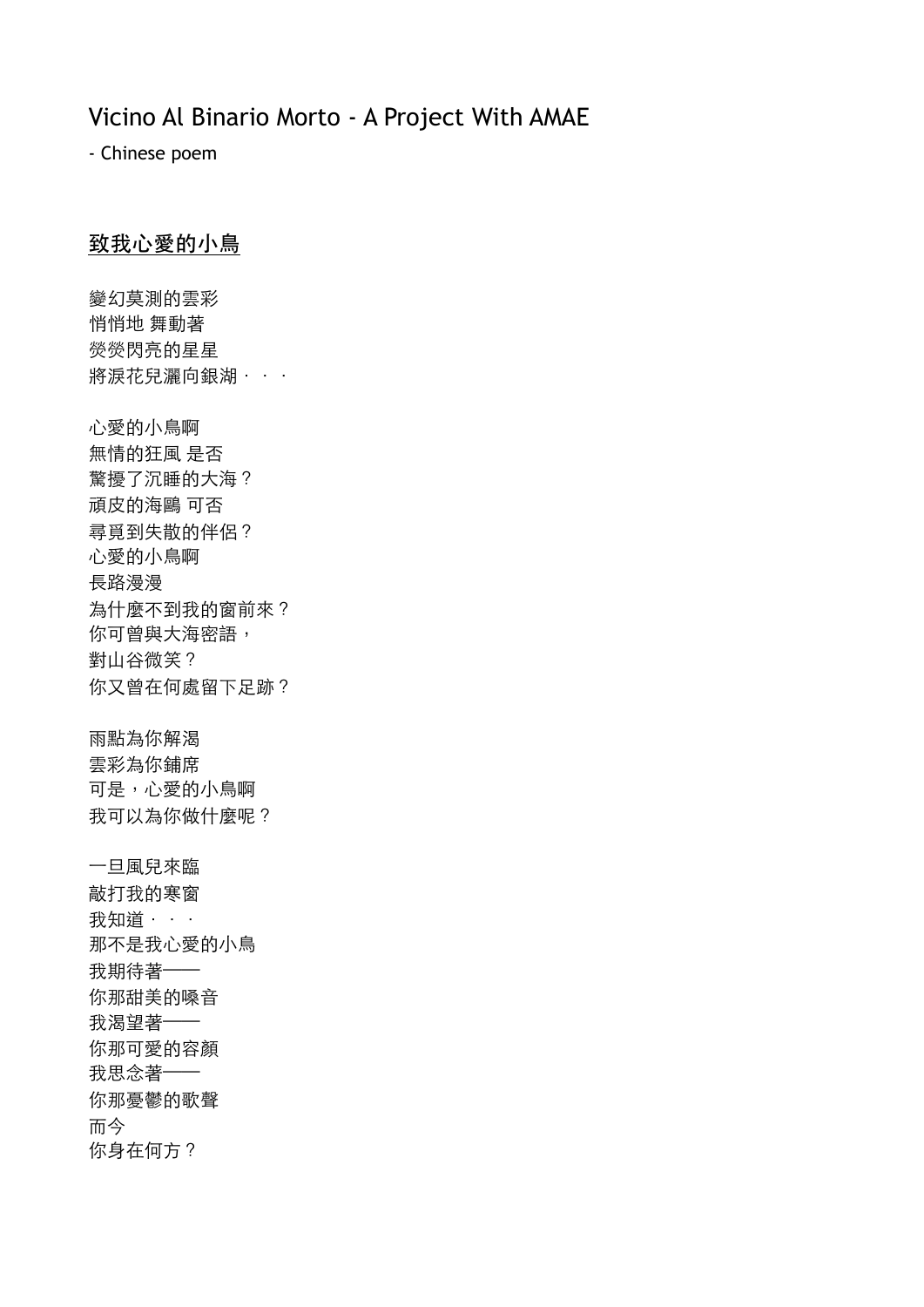風兒肆虐 雲兒的眼淚 靜靜地 落在破損的窗戶上 它們可會知曉 你那殘留的俏臉兒 已然蕩失?

林慧潔,14.10.2003,香港 文字編輯:蔡玄暉

## **Una Lettera al mio Caro Uccello**

Le nuvole capricciose danzano tranquillamente Le lacrime delle scintillanti stelle giacciono nel lago argentato...

Mio caro uccello hanno le tempeste disturbato gli oceani dormienti? hanno i miagolii cercato inutilmente i loro compagni? Mio caro uccello Nel tuo lunghissimo viaggio perche non voli alla mia finestra? Hai parlato con gli oceani? Hai sorriso alla valle? Dove sei stato?

Le gocce di pioggia non ti vedranno mai assetato Le nuvole saranno il tuo letto Ma, mio caro uccello Cosa posso fare per te?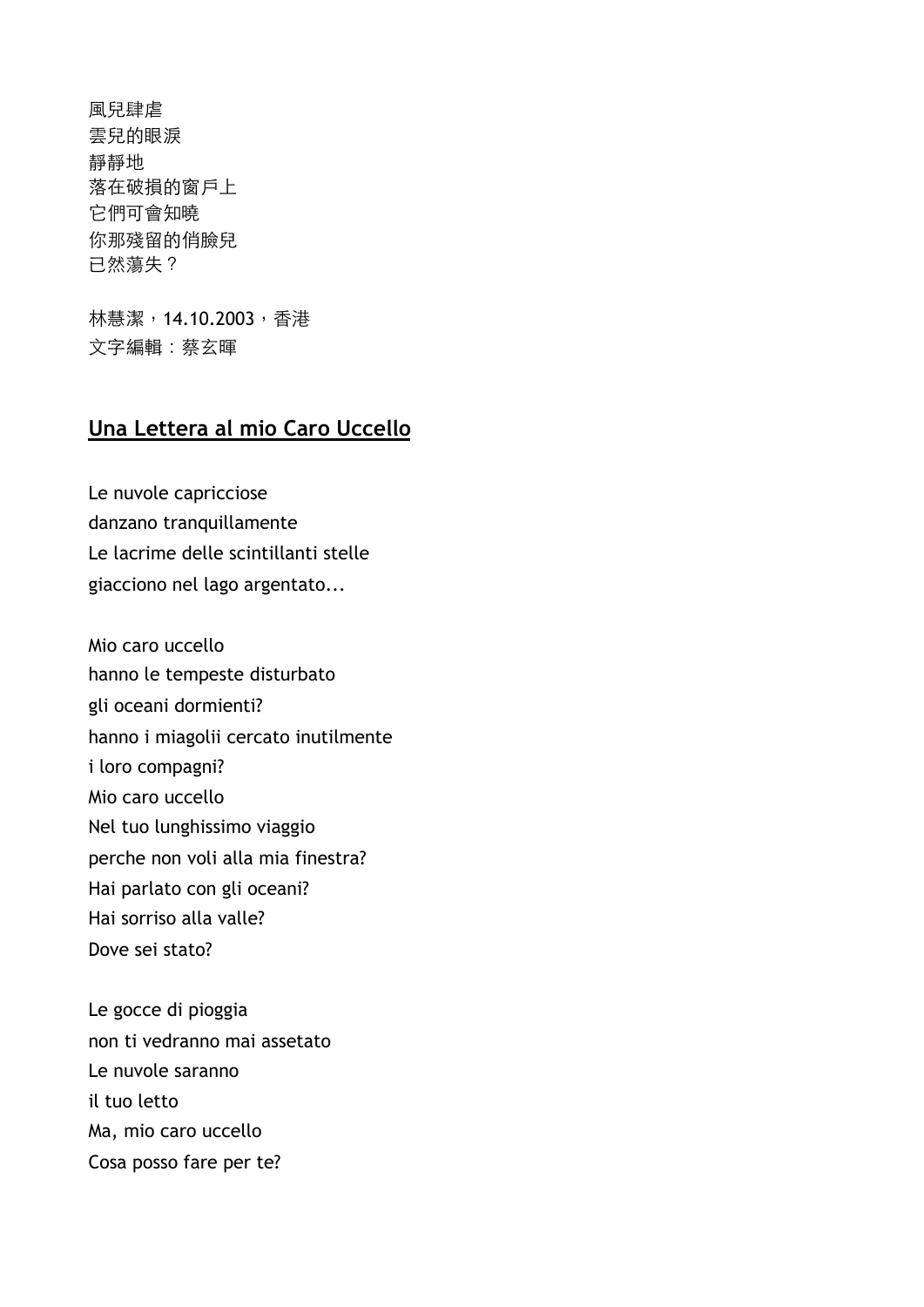Una volta i venti bussarono alla mia fragile finestra Lo so'.... non sei tu mio caro uccello Sto aspettando la tua dolce voce bramando il tuo incantevole volto desiderando con ansia il tuo malinconico canto Ma... dove sei adesso?

Mentre i venti soffiano impetuosi le lacrime delle nuvole giacciono tranquille sulla mia finestra rotta Non sanno di cancellare il tuo piccolo volto completamente?

Wai Kit Lam, 16.10.2003, Hong Kong Translated by AMAE

## **A Letter to my Dear Bird**

The capricious clouds dance quietly The tears of the twinkling stars lie on the silver lake…

My dear bird have the gusts disturbed the sleeping ocean? have the naughty mews